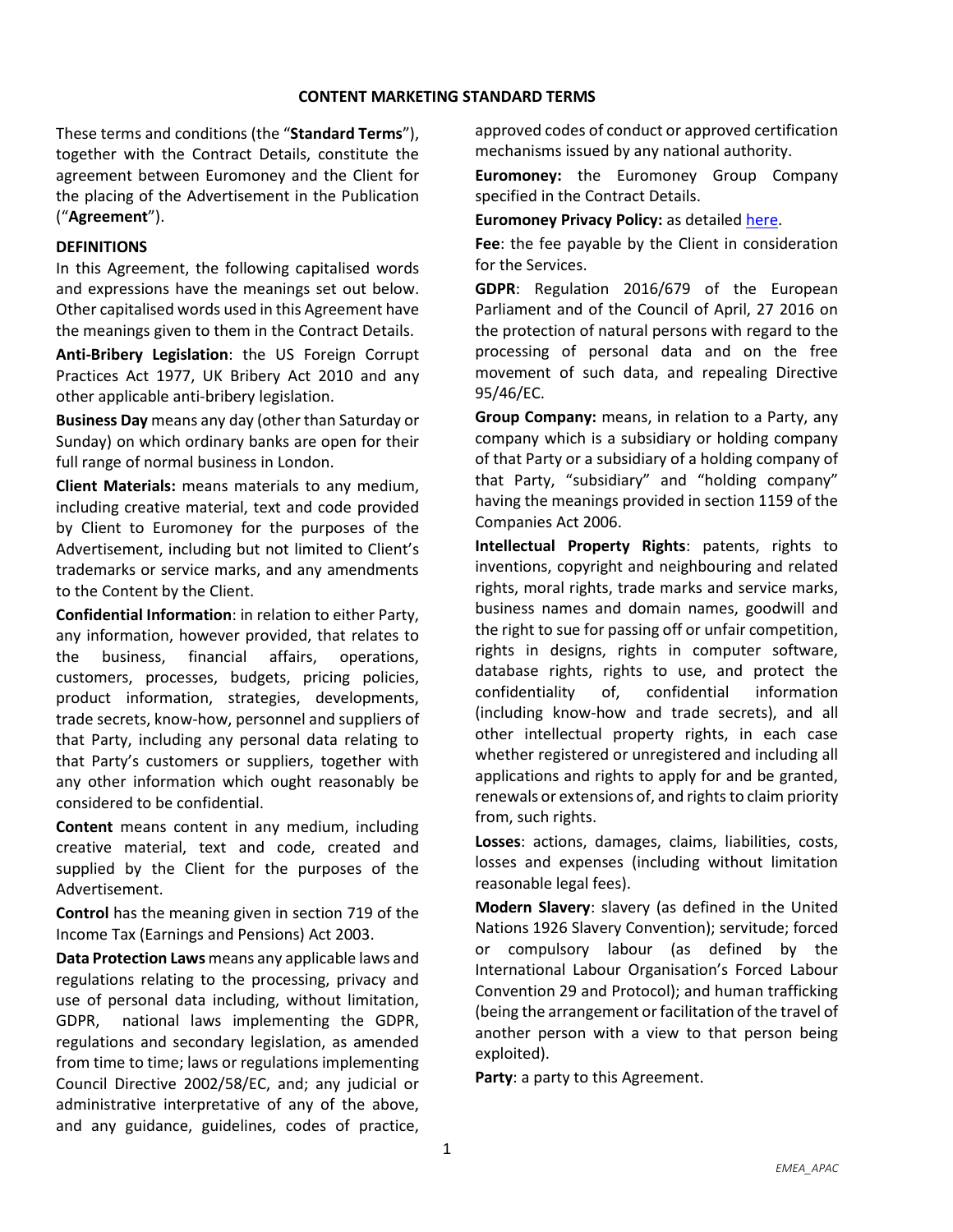**Services**: the services provided to the Client subject to the terms of this Agreement, as described in the Contract Details.

**Termination Date**: the effective date of termination of this Agreement.

**Term**: from the date of this Agreement until the satisfaction of any obligations, as may be extended from time to time in accordance with this Agreement.

**VAT:** value added tax or any corresponding sales tax applicable in any jurisdiction.

## **1 Content**

- <span id="page-1-0"></span>1.1 Any Content provided to Euromoney by the Client shall be in accordance with any instructions, technical requirements or other specifications of Euromoney from time to time, including (without limitation):
	- (a) the manner of transmission to Euromoney, including the use of standard encryption tools; and
	- (b) the deadline for delivery (in order to meet Euromoney's publication deadlines) as specified by Euromoney ("Content Deadline").
- 1.2 Euromoney shall have no obligation to publish, display or distribute any Content which it has not received and/or approved by Euromoney by the Content Deadline and/or in accordance with any instructions, requirements and specifications in accordance with clause [1.1.](#page-1-0)
- 1.3 Euromoney shall use all reasonable endeavours to incorporate any changes requested by the Client to any Content prior to publication provided that if such changes are submitted too late for publication (according to Euromoney's publication deadlines), Euromoney shall publish the original Content.
- 1.4 Euromoney shall be entitled to edit and amend any Content if Euromoney considers such amendments necessary in order to comply with any of Euromoney's legal or regulatory obligations or its internal codes of conduct.
- 1.5 The Client undertakes that all Content and Client Materials provided by it shall:
- (a) comply, without limitation, with all relevant laws and regulations in force that relate to any Publication and/or the promotion of an event, as applicable;
- (b) comply with any instructions or directions issued by or on behalf of Euromoney;
- (c) not contravene any applicable law, infringe the rights of any third party or contain any inaccuracies of fact;
- (d) not contain viruses or other harmful components or malware;
- (e) not contain any content that is unlawful, obscene or defamatory;
- (f) not breach any codes as may apply to advertising in any territories where the Content (including, without limitation, any Advertisement) is to be shown and directed to residents of that territory; and
- (g) include any legal or regulatory notices as may be required by Euromoney from time to time.
- 1.6 The Client shall not do, or omit to do anything which may damage or be otherwise prejudicial to the image and/or reputation of the Publication or Euromoney.

#### **2 Invoices and Payments**

- 2.1 Euromoney shall invoice the Client for the Fee as specified in the Contract Details and the Client shall pay each invoice submitted by Euromoney within 30 days of the date of the invoice.
- 2.2 The Fee is exclusive of VAT. If VAT is chargeable, the Client shall, on receipt of a valid VAT invoice from Euromoney, pay to Euromoney such additional amounts in respect of VAT as are chargeable on the supply of the Services at the same time as payment is due for the supply of the Services.
- 2.3 If the Client fails to make any payment due to Euromoney under this Agreement by the due date, then, without limiting Euromoney's other legal remedies, the Client shall pay interest on the overdue sum from the due date until payment of the overdue sum at the rate of 4% per annum above the Bank of England's base rate from time to time.

2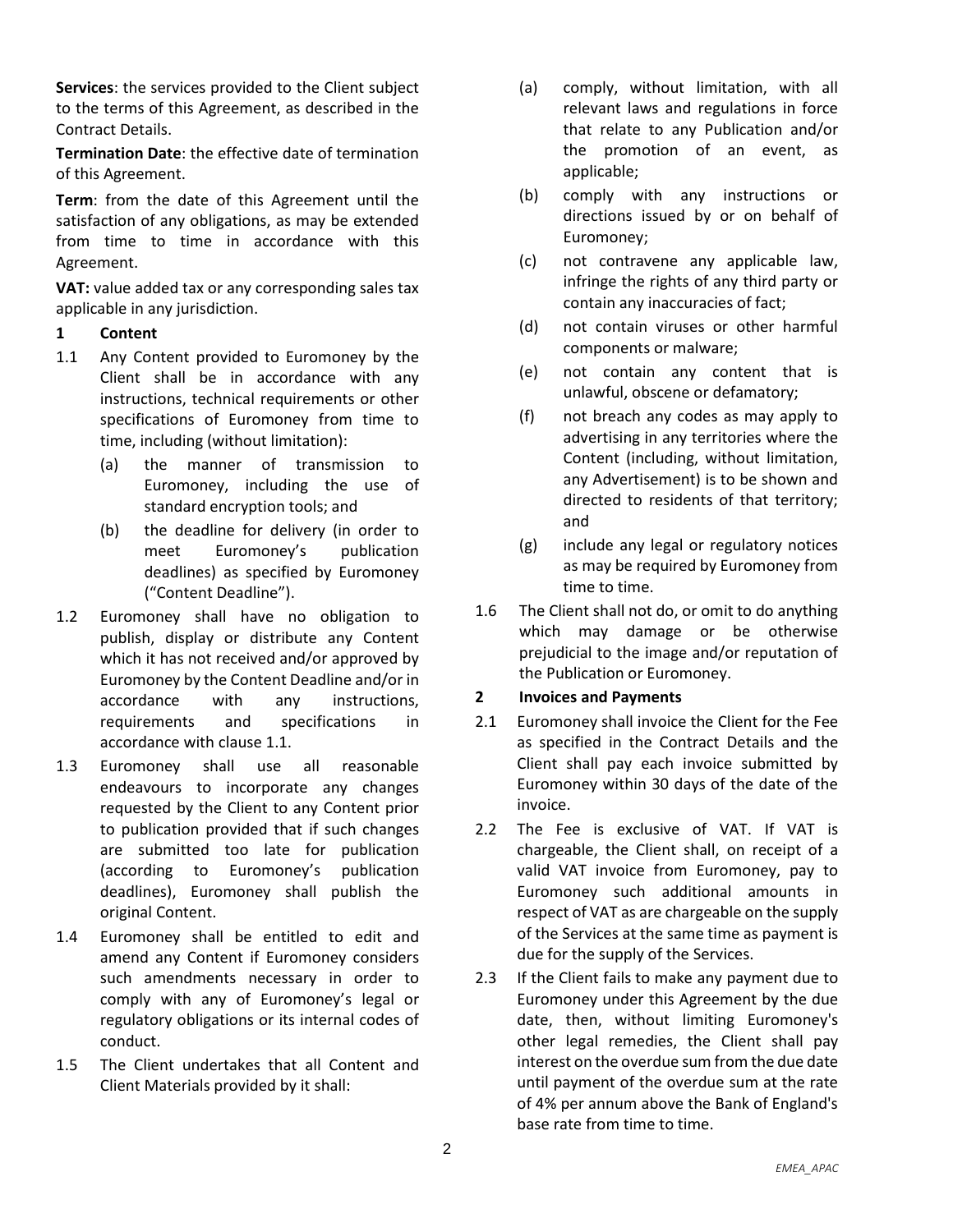2.4 All amounts payable by the Client shall be paid in full without any set-off, counterclaim, deduction or withholding (other than as required by law).

#### **3 Intellectual Property**

- 3.1 The Client grants to Euromoney a nonexclusive, non-transferable, royalty free licence of the Client's Intellectual Property Rights in any Content that it supplies to Euromoney to the extent required by Euromoney to enable it to provide the Services subject to the terms and conditions of this Agreement.
- 3.2 The Client agrees and acknowledges that there shall be no grant of license of Euromoney's Intellectual Property Rights in any Content under the terms of this Agreement.
- 3.3 Neither Party shall use the other Party's Intellectual Property Rights for any purposes not specified in this Agreement without the prior written consent of the owning Party.
- 3.4 Neither Party shall knowingly do, or cause, or permit anything to be done, which may in the other Party's reasonable opinion:
	- (a) prejudice or harm or has the potential to prejudice or harm the distinctiveness or reputation of the other Party's Intellectual Property Rights; or
	- (b) do anything which is reasonably likely to affect any registration of the other Party's Intellectual Property Rights.
	- 3.4 The Client shall not use the Publication in any way that, in Euromoney's reasonable opinion, suggests that Euromoney is forming a partnership or any trading arrangement with the Client, or that Euromoney endorses any part of the Client's business, trading name or style.
	- 3.5 If, during the provision of the Services, either Party becomes aware of any unauthorised use or any misuse of the other's Intellectual Property Rights in the Publication, then it shall promptly notify the other in writing and shall, at the owning Party's cost, provide all reasonable cooperation in any action, claim or proceedings brought or threatened in respect of such Intellectual Property Rights.

## **4 Amendments to Content**

- 4.1 The Client may request a change to a draft Advertisement (a "**Change**") at any time before the Content Deadline stated by Euromoney in the Contract Details by sending a written request (a "**Change Request**") to Euromoney. Upon receipt of a Change Request, Euromoney shall as soon as practicable confirm to the Client in writing:
	- (a) the effect on the Fee, if any, of the Change; and
	- (b) whether the Change Request will be possible based on factors at the discretion of Euromoney including without limitation other content, layout and tone of the Publication,

(such confirmation being the "**Change Confirmation**") and the Change shall not be implemented until the Client has agreed in writing the Change Confirmation.

## **5 Confidentiality**

- <span id="page-2-0"></span>5.1 Except to the extent set out in this clause or where disclosure is expressly permitted elsewhere in this Agreement, each Party (the "**Receiving Party**") shall:
	- (a) treat Confidential Information disclosed by the other Party (the "**Disclosing Party**") as confidential; and
	- (b) not disclose the Disclosing Party's Confidential Information to any other person without the Disclosing Party's prior written consent.
- 5.2 Clause [4](#page-2-0) shall not apply to the extent that:
	- (a) such information was in the possession of the Receiving Party without obligation of confidentiality, prior to its disclosure; or
	- (b) such information was obtained from a third party without obligation of confidentiality; or
	- (c) such information was already in the public domain at the time of disclosure otherwise than through a breach of this Agreement; or
	- (d) such information was independently developed without access to the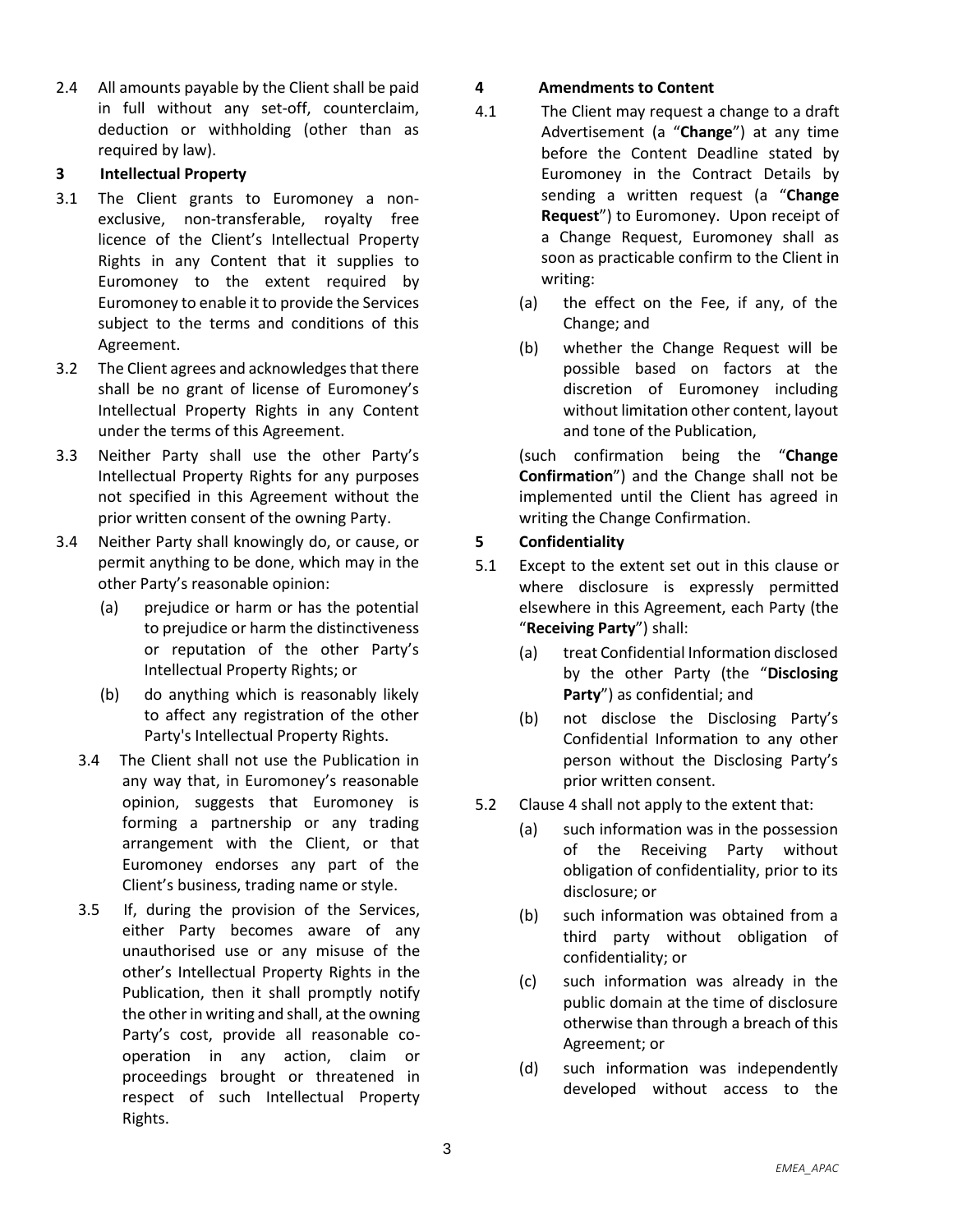Disclosing Party's Confidential Information.

5.3 The Receiving Party may only disclose the Disclosing Party's Confidential Information to the Receiving Party's employees and agents who are directly involved in the provision of the Services and the Receiving Party shall ensure that such employees and agents are aware of, and comply with, the confidentiality obligations set out in this clause.

## <span id="page-3-0"></span>**6 Data Processing**

- 6.1 In this clause 6 the terms "personal data", and "processing" shall have the meanings ascribed to them under the Data Protection Laws.
- 6.2 Each party shall:
	- (a) comply with all applicable requirements of the Data Protection Laws in accordance with the Euromoney Privacy Policy; and
	- (b) process any personal data which it obtains or holds in relation to You or a Guest only for the purposes of carrying out its obligations under these Terms.
- 6.3 We shall use your personal data for the purpose of providing the Services, including, but not limited to; communications, administration (including before, during and after the Services), invoicing and payment, post-Services feedback, quality checks, research and polling.
- 6.4 We may share relevant personal data with relevant third parties involved in the Publication including without limitation printers, finance partners, service providers and external delivery partners.

# **7 Force Majeure**

7.1 In this clause, "**Force Majeure**" means circumstances which are beyond the reasonable control of a Party and which are reasonably likely to affect Euromoney's ability to provide the Services, including any act of terrorism, cybersecurity attack, fire, flood, earthquake, extreme adverse weather conditions, explosion, failure of electric power, gas, water, or other utility service, collapse of building structures, the outbreak or declaration of war, armed hostilities, civil commotion, revolution, blockade, widespread disease, adverse World Health Organisation advice or Foreign Office Travel advice, government orders or action, including the declaration of a State of Emergency or Coup d'état.

- 7.2 If, as a result of Force Majeure, Euromoney is unable to publish any Publication in which any Advertisement was scheduled to appear it shall refund to the Client such part of the Fee as shall be attributable to the affected Advertisement(s) as soon as reasonably practicable and in any event within 60 days from the date of notice of cancellation.
- 7.3 If, as a direct result of Force Majeure, the Client is unable to provide their Content by the Content Deadline, Euromoney shall use its reasonable endeavours to offer to the Client an appropriate alternative Publication opportunity within two months of the original Publication date and, if such opportunity is offered and accepted, Euromoney shall have no liability to refund any Fees to the Client.
- 7.4 Without prejudice to Euromoney's obligation to refund any Fees to the Client, Euromoney accepts no liability and will not be liable for any compensation where the performance of its obligations under this Agreement is made illegal or impossible by or as a result of Force Majeure.

## **8 Indemnities**

- <span id="page-3-1"></span>8.1 The Client shall indemnify Euromoney (for itself and on behalf of its Group Companies shareholders, directors, employees, and representatives) from and against all Losses arising out of or in connection with:
	- (a) any claim that the Content and/or Client Material in accordance with this Agreement libels or infringes any Intellectual Property Rights of any third party; and/or
	- (b) any third party claim arising as a result of any breach by the Client of its obligations under clause [6.](#page-3-0)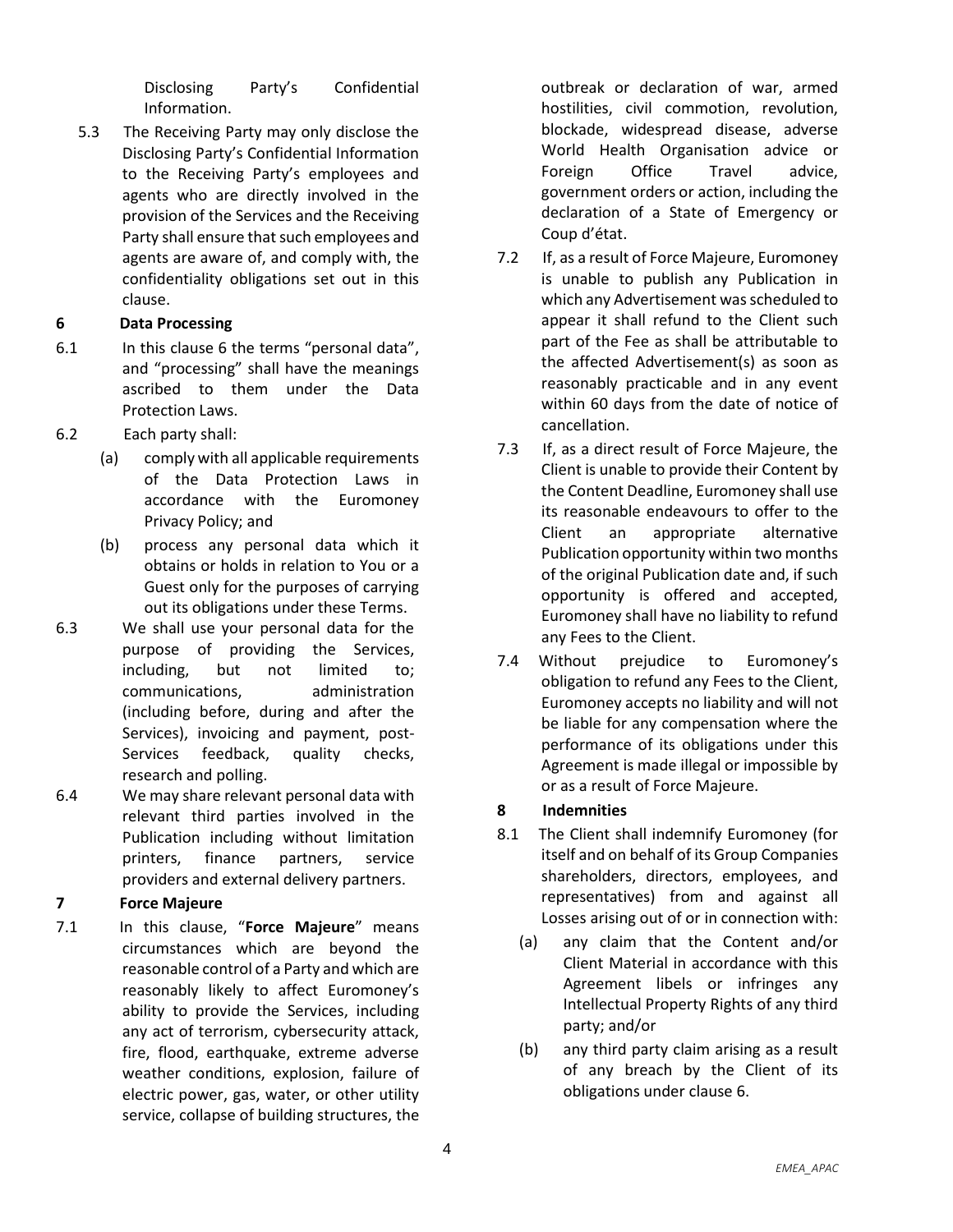- <span id="page-4-0"></span>8.2 Euromoney shall indemnify the Client (for itself and on behalf of its Group Companies, directors, employees, and representatives) from and against all Losses arising out of or in connection with a third party claim arising as a result of any breach by Euromoney of its obligations under clause [6.](#page-3-0)
- 8.3 Upon receipt by a Party entitled to indemnification under clauses [8.1](#page-3-1) or [8.2](#page-4-0) above (an "**Indemnified Party"**) of notice of a claim, action or proceeding in respect of which indemnity may be sought hereunder, the Indemnified Party shall promptly notify the other Party (the "**Indemnifying Party"**) in writing. The Indemnifying Party shall at its own expense assume and control the defence of any litigation or proceeding in respect of which indemnity is sought and shall not settle any claim, action or proceeding to which an Indemnified Party is a Party and in respect of which indemnity is sought without the Indemnified Party's written consent, which shall not be unreasonably withheld, and the Indemnified Party shall provide the Indemnifying Party with such assistance (at the Indemnifying Party's cost) as is reasonably required by the Indemnifying Party.

#### **9 Limitation of liability**

- <span id="page-4-1"></span>9.1 Nothing in this Agreement shall limit or exclude either Party's liability for:
	- (c) death or personal injury;
	- (d) fraud or fraudulent misrepresentation; or
	- (e) breach of any other liability which cannot be limited or excluded by applicable law.
- 9.2 Euromoney shall have no liability for any loss or corruption of any Content provided by the Client.
- 9.3 Subject to clause [9.1,](#page-4-1) neither Party shall be liable, whether based on a claim in contract, tort (including negligence), breach of statutory duty or otherwise arising out of or in relation to this Agreement, for any indirect or consequential losses.
- 9.4 Subject to clauses 9.1 and [9.5,](#page-4-2) the total aggregate liability of either Party to the other, whether based on an action or claim in contract, tort (including negligence), breach of statutory duty or otherwise arising out of, or in relation to this Agreement shall not exceed the total amount of the Fees paid or payable under this Agreement.
- <span id="page-4-2"></span>9.5 The limitations and exclusions of liability set out in this clause 9 shall not apply in respect of:
	- (a) any liability of either Party arising under the indemnities provided in clause 8; or
	- (b) the Client's obligation to pay undisputed invoiced charges which have already become due and payable.
- 9.6 Each Party shall comply with its common law duty to mitigate loss.
- 9.7 Except as expressly stated in this Agreement, Euromoney makes no express or implied warranty or representation in connection with the Publication.

#### **10 Termination**

- <span id="page-4-3"></span>10.1 Without affecting any other right or remedy available to it, either Party may terminate this Agreement with immediate effect by giving written notice to the other Party if:
	- (a) the other Party commits a material breach of any term of this Agreement and (if such a breach is remediable) fails to remedy that breach within 15 days of that Party being notified in writing to do so;
	- (b) the other Party takes any step or action in relation to its entering administration or being wound up (whether voluntarily or by order of the court), or, if the step or action is taken in another jurisdiction, in connection with any analogous procedure in the relevant jurisdiction; or
	- (c) the other Party suspends, or threatens to suspend, or ceases or threatens to cease to carry on all or a substantial part of its business.
- <span id="page-4-4"></span>10.2 Where the Services consist of more than one Advertisement Euromoney may by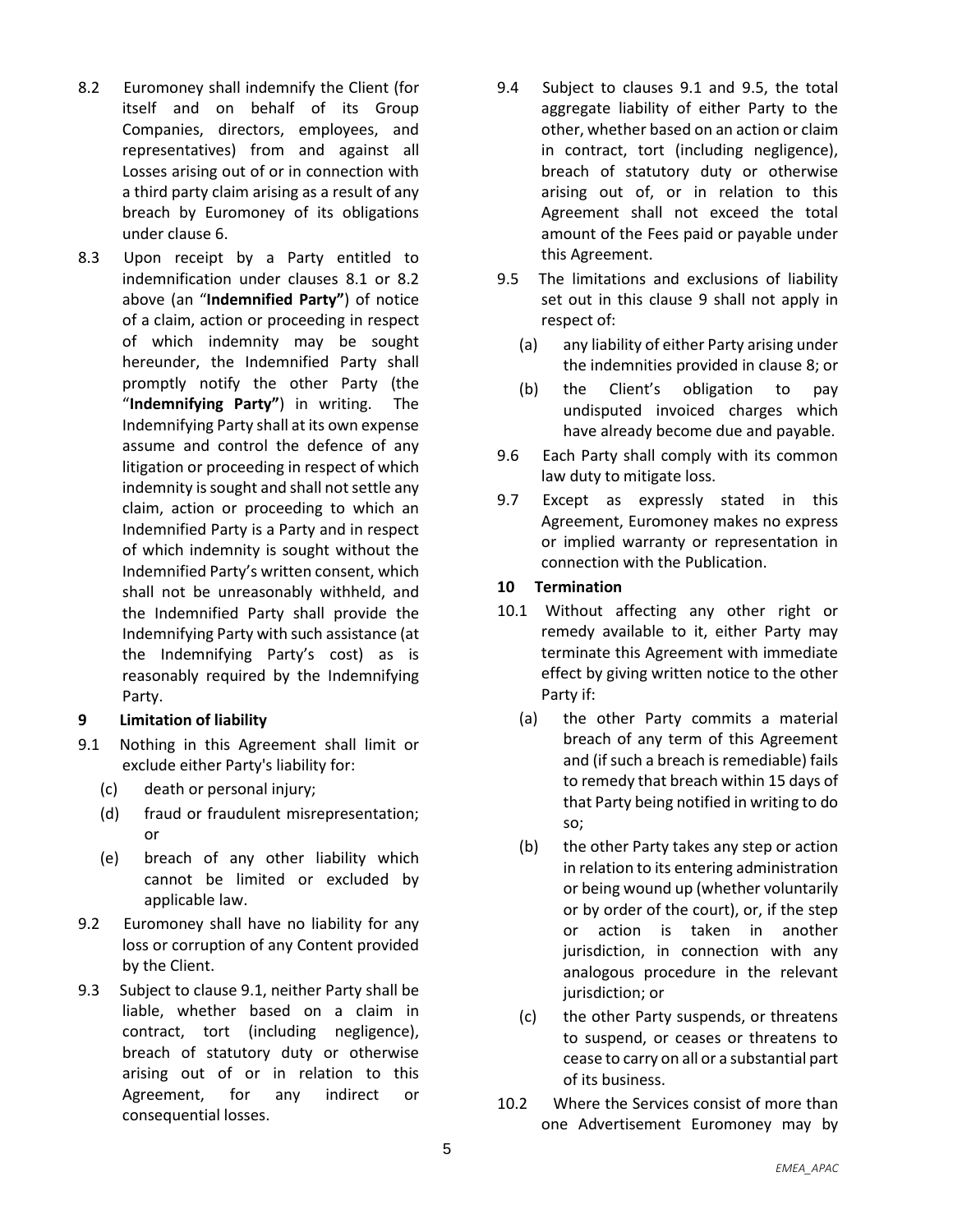notice in writing to the Client terminate the inclusion of any Advertisement in the relevant Publication as a result of a breach by the Client of any term of this Agreement affecting only that element. Euromoney may agree to continue to provide the Services in respect of the remaining elements of the Publication and payment shall remain due for Fees relating to that element.

10.3 Without affecting any other right or remedy available to it, Euromoney may suspend the Services if the Client fails to pay any amount due under this Agreement on the due date for payment, the Client becomes subject to any of the events listed in clauses [\(b\)](#page-4-3) or [\(c\)](#page-4-4) or Euromoney reasonably believes that the Client is about to become subject to any of them.

#### **11 Consequences of termination**

- 11.1 The Agreement may be terminated in whole or in part in accordance with its terms. If this Agreement is in respect of multiple Publications, the parties acknowledge that in accordance with its terms, termination may take place in respect of one or more single Publications, but that otherwise, unless terminated as a whole, this Agreement shall continue in full force and effect, except in relation to any terminated Publications.
- 11.2 On termination of this Agreement for any reason, the Client shall immediately pay to Euromoney all outstanding unpaid invoices issued by Euromoney and, in respect of Services supplied but for which no invoice has been submitted, Euromoney shall submit an invoice, which shall be payable by the Client immediately on receipt.
- 11.3 If, pursuant to clause 10, Euromoney terminates this Agreement or suspends provision of any of the Services, Euromoney may reclaim from the Client any reasonable Fees consequentially incurred by Euromoney in revising and reprinting any Advertisements; provided that Euromoney shall not be under any obligation to make any such changes to materials which have already been

produced in connection with any such Publication.

11.4 Termination of this Agreement shall not affect any rights, remedies, obligations or liabilities of the parties that have accrued up to the date of termination, including the right to claim damages in respect of any breach of this Agreement which existed at or before the date of termination.

#### **12 Anti-Bribery**

- 12.1 Each Party undertakes that it shall;
	- (a) comply with the applicable Anti-Bribery Legislation;
	- (b) have in place its own policies and procedures to ensure compliance with the Anti-Bribery Legislation and will enforce them where appropriate.
- 12.2 Each Party undertakes that it shall not, directly or indirectly pay, offer, give or promise to pay or authorise the payment of any monies or other items of value to:
	- (a) an official or employee of a government department, agency or instrumentality, state-owned or controlled enterprise or public international organisation;
	- (b) any other person at the suggestion, request or direction or for the benefit of any of the above-described persons
	- (c) if any such payment, offer, act or authorisation is for purposes of influencing official actions or decisions or securing any improper advantage in order to obtain or retain business, or engaging in acts or transactions otherwise in violation of the Anti-Bribery Legislation.
- 12.3 The Client undertakes that neither the Client nor any of its directors, officers, employees or Affiliates nor, so far as the Client is aware, any agents or other persons acting on behalf of any of the foregoing, directly or indirectly, has:
	- (a) violated or is in violation of any applicable anti-corruption law;
	- (b) made, offered to make, promised to make or authorized the payment or giving of, directly or indirectly, any bribe, rebate, payoff, influence payment, kickback or other payment or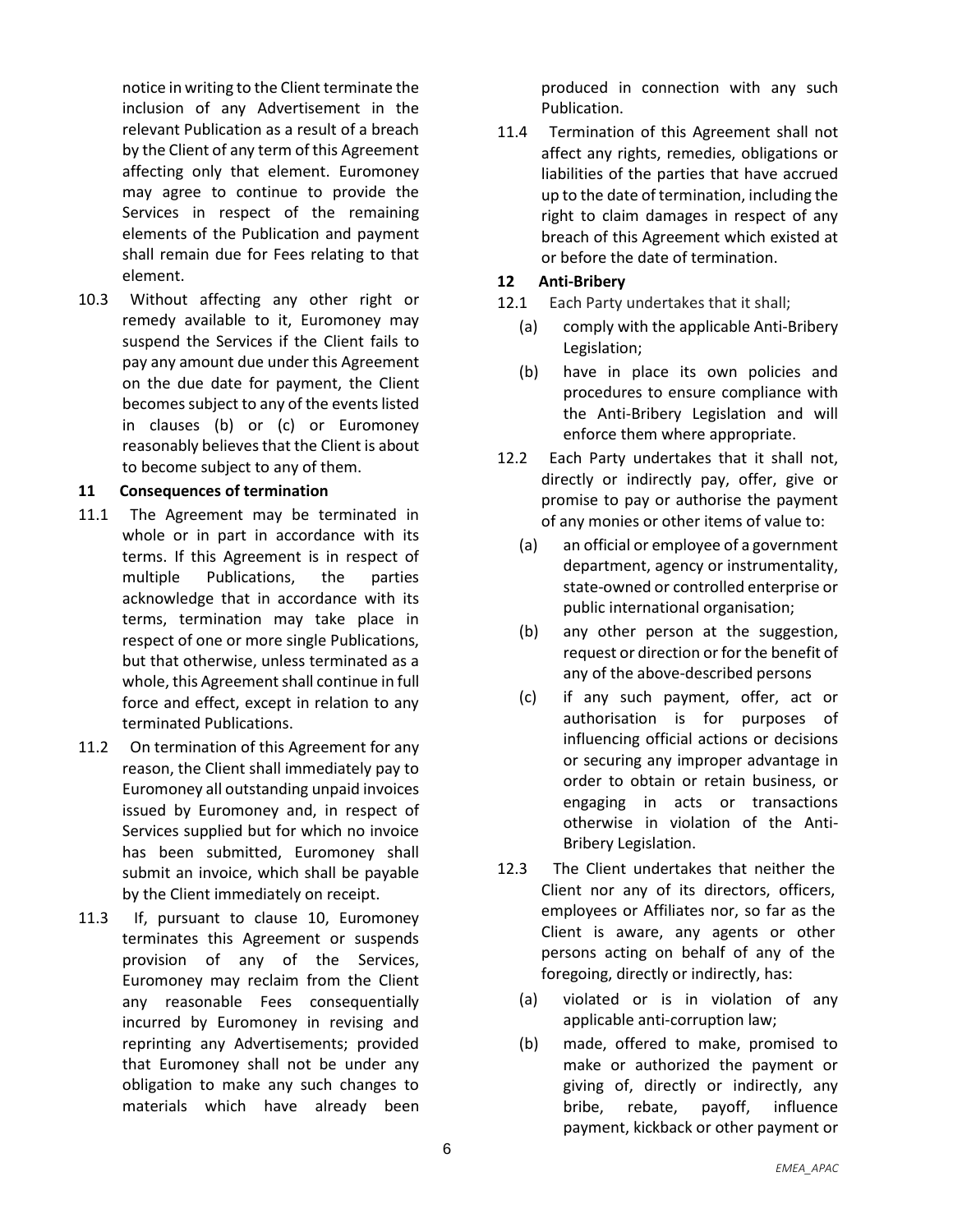gift of money or anything of value (including meals or entertainment) to any officer, employee or ceremonial office holder of any government or instrumentality thereof, any political party or supra-national organization (such as the United Nations), any political candidate, any royal family member or any other person who is connected or associated personally with any of the foregoing that is prohibited under any applicable law or regulation or otherwise for the purpose of influencing any act or decision of such payee in their official capacity, inducing such payee to do or omit to do any act in violation of their lawful duty, securing any improper advantage or inducing such payee to use their influence with a government or instrumentality thereof to affect or influence any act or decision of such government or instrumentality ("Prohibited Payments"); or

(c) been subject to any investigation by any governmental entity with regard to any actual or alleged Prohibited Payment.

#### **13 Modern Slavery**

- 13.1 Each party shall at all times take reasonable steps to ensure there is no Modern Slavery within its business and shall make all reasonable endeavours to ensure compliance with the same by its suppliers.
- 13.2 Each Party shall have the right to terminate this Agreement with immediate effect should it have reason to believe that the other Party is in breach of its obligations under clause 13.1.

## **14 Trade Sanctions**

- 14.1 Neither the Client, nor any of its directors, officers, employees or Affiliates nor, so far as the Client is aware, any agents or other persons acting on behalf of any of the foregoing:
	- (a) is listed on the "Specially Designated Nationals and Blocked Persons" list maintained by the Office of Foreign Assets Control of the United States Department of the Treasury (OFAC) or

any similar list maintained by the United Nations, the European Union, the United Kingdom or any other relevant governmental entity;

- (b) directly or indirectly, has conducted, conducts or is otherwise involved with any business with or involving any government (or any sub-division thereof), or any person, entity or project, targeted by, or located in any country that is the subject of, any of the sanctions administered by OFAC or any equivalent sanctions or measures imposed by the United Nations, the European Union, the United Kingdom or any other relevant governmental entity (collectively "Sanctions");
- (c) directly or indirectly supports or facilitates, or plans to support or facilitate or otherwise become involved with, any such person, government, entity or project; or
- (d) is or ever has been in violation of or subject to an investigation relating to Sanctions.
- 14.1 Euromoney reserves the right to refuse the Services of the Client and terminate this Agreement with immediate effect without any liability by giving written notice to the Client if, in its sole discretion, it determines that:
	- (a) Euromoney, its affiliates, or the Client fail to comply with applicable law, including in circumstances where the transactions or payments contemplated under this Agreement are in breach of, or otherwise targeted by Sanctions or other laws; or
	- (b) Euromoney would breach any term, warranty or condition or other provision of any contract or undertaking to which Euromoney and/or any of its affiliates is or becomes a party;

Without prejudice to any other rights or remedies available to Euromoney.

14.2 Euromoney reserves the right to recover from the Client any loss or damage incurred or suffered by us as a result of